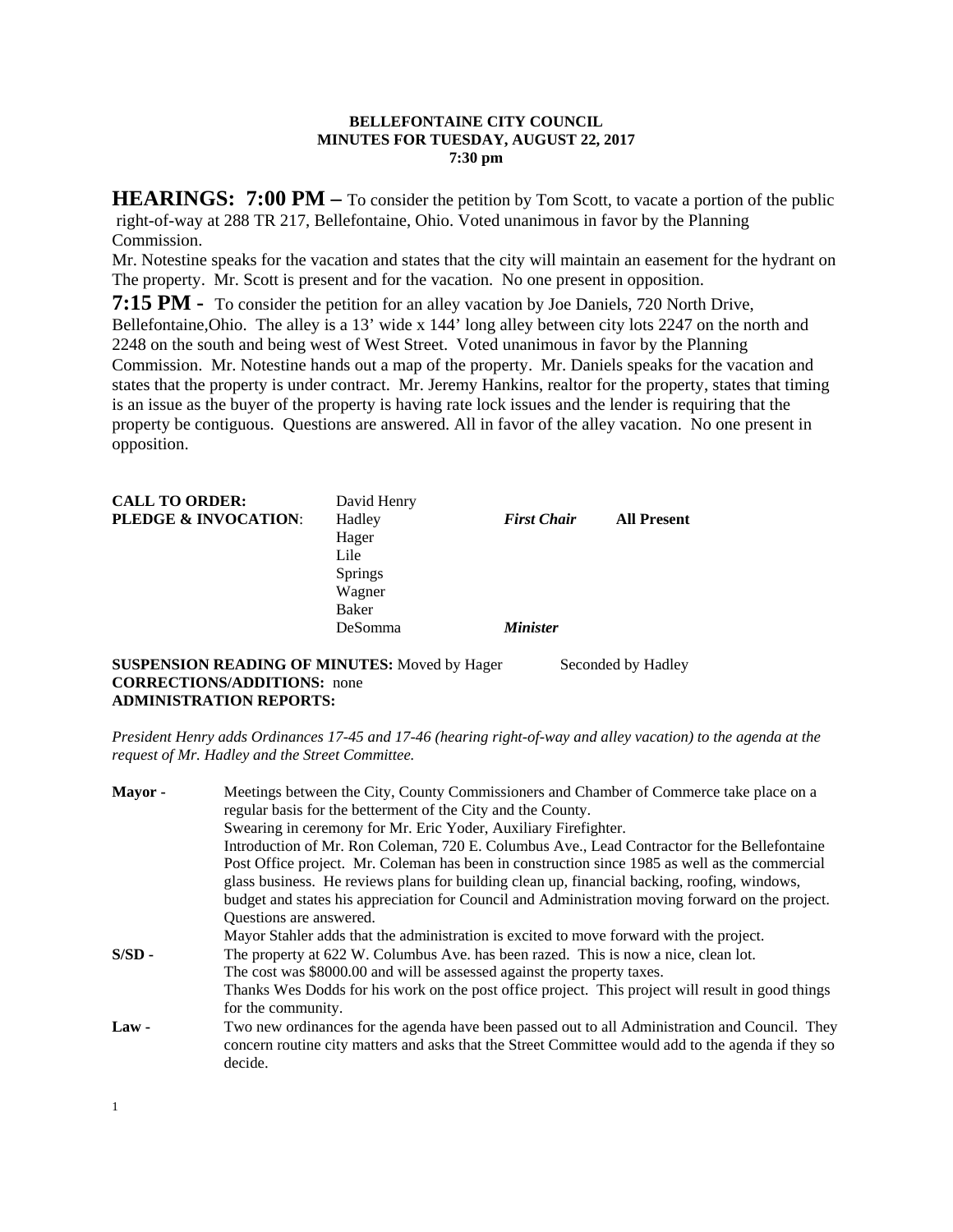| <b>Auditor -</b>      | No report                                                                                         |  |  |
|-----------------------|---------------------------------------------------------------------------------------------------|--|--|
| <b>Police Chief -</b> | Absent                                                                                            |  |  |
| Fire Chief -          | The Community Safety Days had an excellent turn out.                                              |  |  |
|                       | Next weekend the Department will host a Tactical Emergency Casualty Care Class at the Ohio Hi-    |  |  |
|                       | Point JVS for all Logan County first responders. Providing training in the class were Silverback  |  |  |
|                       | Safety and Training Solution, Ohio Health and The Licking County Sheriff's office SRT team.       |  |  |
|                       | The guest speaker, Ret. Colonel Dr. Kathy Platoni, the highest ranking survivor of the Fort Hood  |  |  |
|                       | shooting in 2009. Questions answered.                                                             |  |  |
| <b>Engineer-</b>      | The bridge work on Sandusky Ave. has completed one side and switched to the other. Should be      |  |  |
|                       | completed by Labor Day.                                                                           |  |  |
|                       | The traffic signal retiming project is ongoing with nineteen (19) signals involved and should     |  |  |
|                       | greatly improve the flow of traffic.                                                              |  |  |
|                       | The storm water project on Eastern and Columbus is 90% completed with the Street Department.      |  |  |
|                       | Encourages Council to pass the Police Department improvememt project. (Ord. 17-39)                |  |  |
|                       | The paving project will bid out on Friday.                                                        |  |  |
|                       | A pre-construction project meeting for the airport will be held on Friday.                        |  |  |
|                       | Sewer project on Brennan Road is getting closer to completion.                                    |  |  |
| <b>Tax Dept-</b>      | Absent                                                                                            |  |  |
| <b>Utility Dept-</b>  | Absent                                                                                            |  |  |
| Code Enf-             | Absent                                                                                            |  |  |
| <b>Economic Dev-</b>  | Thursday morning the City Administration and Commissioners will be attending a Business           |  |  |
| Impact                |                                                                                                   |  |  |
|                       | Breakfast in Union County. They will be sharing information about activity for Smart Corridor for |  |  |
|                       | activity along US Route 33 and TRC. Also on Thursday evening they will be attending a meeting     |  |  |
|                       | hosted by Columbus 20/20 for a report of the first half of activity in the region of all the      |  |  |
|                       | development in the Columbus 20/20. The breakfast will be open to the public at Rural Electric at  |  |  |
|                       | 7:45 am. Questions answered.                                                                      |  |  |
| <b>DP&amp;L-</b>      | Absent                                                                                            |  |  |

#### **REPORTS OF STANDING COMMITTEES:**

| <b>Rules</b> -   | No report                                                                                     |
|------------------|-----------------------------------------------------------------------------------------------|
| <b>Finance -</b> | The Finance Committee discussed the Animal Haven request for financial support and it was     |
|                  | decided that the committee supports what they do, but decided not to offer financial support. |
|                  | Explained ordinances on the agenda.                                                           |
| Utilities -      | No report                                                                                     |
| <b>Safety -</b>  | No report                                                                                     |
| Streets -        | Explained ordinances on the agenda.                                                           |
|                  | Sidewalks, Curbs & Parks - No report                                                          |
| Audit -          | No report                                                                                     |

## **COMMUNICATIONS FROM CITIZENS:**

#### **INTRODUCTION OF ORDINANCES:**

# **1. ORDINANCES FOR 1ST READING**

17-41 A. AN ORDINANCE AUTHORIZING THE SERVICE-SAFETY DIRECTOR TO ENTER INTO CONTRACT WITH LEADER MACHINERY COMPANY, LTD. OF MIDDLETOWN, OHIO FOR THE PURCHASE OF A DURACO DURAPATCHER AND DECLARING AN EMERGENCY IN THE CITY OF BELLEFONTAINE, OHIO. **FINANCE**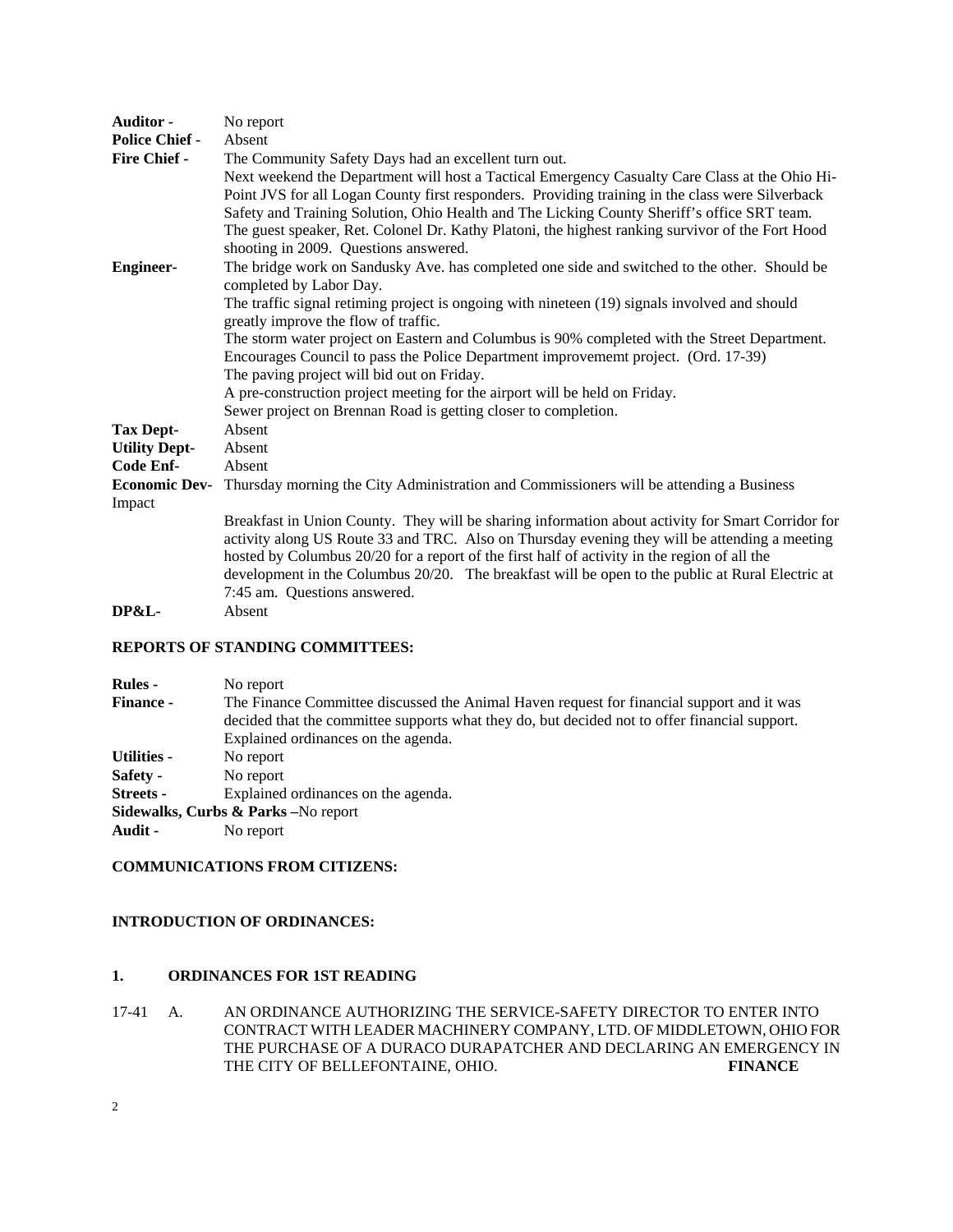|           | $3RR-$<br>Passage-<br>Adoption- | Moved by Baker, seconded by Wagner                                                                                                                                                                                                              | V All Ayes     |
|-----------|---------------------------------|-------------------------------------------------------------------------------------------------------------------------------------------------------------------------------------------------------------------------------------------------|----------------|
| $17 - 42$ | <b>B.</b>                       | AN ORDINANCE AUTHORIZING THE SERVICE-SAFETY DIRECTOR TO ENTER INTO<br>CONTRACT WITH NORTHCOAST PRODUCTS OF MONROE, OHIO FOR THE PURCHASE OF<br>A HEATED EMULSION STORAGE TANK AND DECLARING AN EMERGENCY IN THE CITY<br>OF BELLEFONTAINE, OHIO. | <b>FINANCE</b> |
|           | $3RR-$<br>Passage-<br>Adoption- | Moved by Baker, seconded by Wagner                                                                                                                                                                                                              | V All Ayes     |

17-43 C. AN ORDINANCE AUTHORIZNG THE SRVICE-SAFETY DIRECTOR TO ADVERTISE FOR BIDS AND SEEK PROPOSALS FOR CERTAIN IMPROVEMENTS TO OXIDATION DITCH MIXER COVERS AT THE CITY OF BELLEFONTAINE WASTEWATER TREATMENT PLANT LOCATED AT 610 SOUTH TROY ROAD AND DECLARING AN EMERGENCY IN THE CITY OF BELLEFONTAINE, OHIO. **FINANCE** 

| $3RR-$    | Moved by Baker, seconded by Wagner | V All Ayes |
|-----------|------------------------------------|------------|
| Passage-  |                                    |            |
| Adoption- |                                    |            |

17-44 D. AN ORDINANCE AUTHORIZING AND DIRECTING THE SERVICE-SAFETY DIRECTOR AND/OR FIRE CHIEF TO ENTER INTO A GRANT WRITING AGREEMENT, TO APPLY FOR ASSISTANCE TO FIREFIGHTERS GRANT FUNDING AND TO SEEK BIDS TO INCLUDE ESTIMATED EXPENSE NUMBERS AS PART OF SAID GRANT PROCESS AND DECLARING AN EMERGENCY IN THE CITY OF BELLEFONTAINE, OHIO. **FINANCE** 

| $3RR-$    | Moved by Baker, seconded by Wagner  | V All Ayes |
|-----------|-------------------------------------|------------|
| Passage-  | Moved by Baker, seconded by DeSomma | V All Ayes |
| Adoption- | Moved by Baker, seconded by Wagner  | V All Ayes |

*Motion to waive the 48 Hour Notification Suspension Rule for Ordinances 17-45 and 17-46 moved by Hadley, Seconded by* DeSomma *V All Ayes* 

17-45 E. AN ORDINANCE VACATING A CERTAIN PORTION OF THE PUBLIC RIGHT-OF-WAY AT 288 T.R. #217, BELLEFONTAINE, OHIO AND DECLARING AN EMERGENCY IN SAID CITY. **STREET** 

| $3RR-$    | Moved by Hadley, seconded by DeSomma | V All Ayes |
|-----------|--------------------------------------|------------|
| Passage-  | Moved by Hadley, seconded by DeSomma | V All Ayes |
| Adoption- | Moved by Hadley, seconded by DeSomma | V All Ayes |

### 17-46 F. AN ORDINANCE VACATING A CERTAIN ALLEY IN THE VICINITY OF WEST STREET, IN THE CITY OF BELLEFONTAINE, TOWNSHIP OF LAKE, LOGAN COUNTY, OHIO. **STREET**

*Motion to amend Ordinance 17-46 in the title to include "AND DECLARING AN EMERGENCY IN THE CITY OF BELLEFONTAINE, OHIO", and also add "SECTION III: That this Ordinance is hereby declared to be an emergency measure made necessary to protect the health, safety and welfare of said City and to allow for said alley vacation at the earliest possible time; and it shall, therefore, be in force and take effect immediately upon its passage and signature by the Mayor.", moved by* Hadley, *seconded by* Lile *V All Ayes*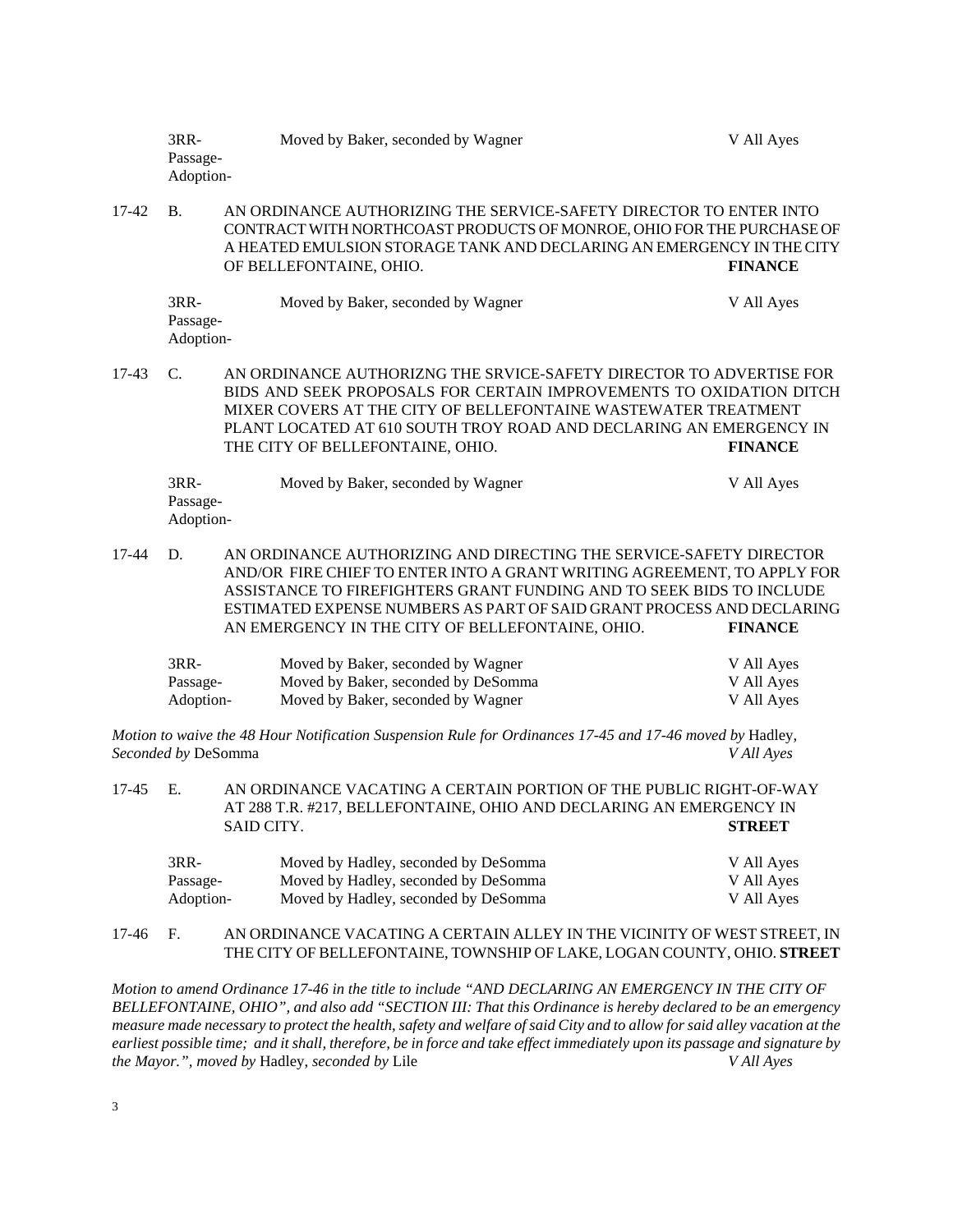| $3RR-$    | Moved by Hadley, seconded by DeSomma | V All Ayes |
|-----------|--------------------------------------|------------|
| Passage-  | Moved by Hadley, seconded by DeSomma | V All Ayes |
| Adoption- | Moved by Hadley, seconded by DeSomma | V All Ayes |

#### **2. ORDINANCES FOR 2ND READING**

17-38 A. AN ORDINANCE APPROVING, AUTHORIZING AND ADOPTING INTEREST ALLOCATION AND CREDIT CARD POLICIES FOR THE CITY OF BELLEFONTAINE AND ESTABLISHING PROCEDURES FOR FISCAL MANAGEMENT FOR CITY OF ASSET MANAGEMENT AND PURCHASING POLICIES. **FINANCE** 

| 3RR-      | Moved by Baker, seconded by DeSomma | V All Ayes |
|-----------|-------------------------------------|------------|
| Passage-  |                                     |            |
| Adoption- |                                     |            |

17-39 B. AN ORDINANCE AUTHORIZING THE SERVICE-SAFETY DIRECTOR TO SEEK PROPOSALS AND/OR ADVERTISE FOR BIDS AND ENTER INTO CONTRACT WITH THE SELECTED CONTRACTOR AND/OR BIDDERS FOR IMPROVEMENTS TO THE BELLEFONTAINE POLICE DEPARTMENT AND DECLARING AN EMERGENCY IN THE CITY OF BELLEFONTAINE, OHIO. **FINANCE** 

| $3RR-$    | Moved by Baker, seconded by DeSomma | V All Ayes |
|-----------|-------------------------------------|------------|
| Passage-  | Moved by Baker, seconded by Wagner  | V All Ayes |
| Adoption- | Moved by Baker, seconded by Wagner  | V All Ayes |

17-40 C. AN ORDINANCE AUTHORIZING THE SERVICE-SAFETY DIRECTOR AND MAYOR ON BEHALF OF THE CITY OF BELLEFONTAINE TO ENTER INTO A REPAIR AND GRANT AGREEMENT WITH BELLEFONTAINE POST OFFICE, LTD. REGARDING 201 W. CHILLICOTHE AVE., FURTHER AUTHORIZING THE ACCEPTANCE OF A DEED FROM THE LOGAN COUNTY LAND REUTILIZATION CORPORATION FOR SAID PROPERTY AND THE SIMULTANEOUS TRANSFER OF SAID PROPERTY BY DEED TO BELLEFONTAINE POST OFFICE, LTD., AND FURTHER MAKING SUPPLEMENTAL APPROPRIATIONS AND AMENDING THE PERMANENT APPROPRIATIONS ORDINANCE AND DECLARING AN EMERGENCY IN THE CITY OF BELLEFONTAINE, OHIO. **FINANCE** 

| $3RR-$    | Moved by Baker, seconded by DeSomma | V Ayes                            |
|-----------|-------------------------------------|-----------------------------------|
|           |                                     | Springs-no                        |
|           |                                     | Wagner-abstain                    |
|           |                                     | (works for the representing firm) |
| Passage-  | Moved by Baker, seconded by Lile    | V Ayes                            |
|           |                                     | Springs-no                        |
|           |                                     | Wagner-abstain                    |
|           |                                     | (works for the representing firm) |
| Adoption- |                                     |                                   |

# **3. ORDINANCES FOR 3RD READING**

- 17-37 A. AN ORDINANCE AUTHORIZING THE SERVICE-SAFETY DIRECTOR TO ADVERTISE FOR
- 4